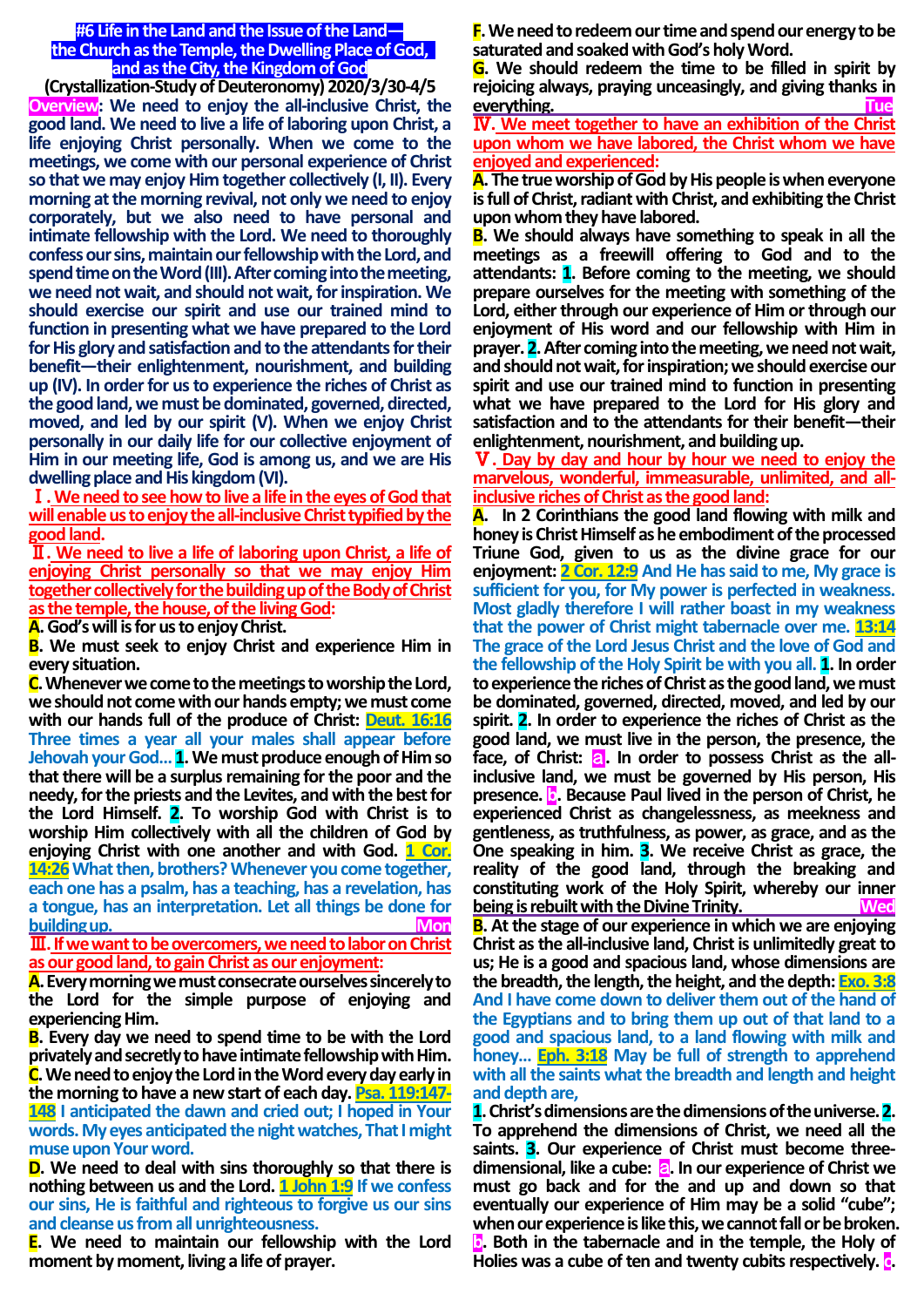**Christ is the universal cube, and the church life today is also a cube. d. Eventually, the entire New Jerusalem will be the Holy of Holies as an eternal cube, twelve thousand stadia in three dimensions.** 

Ⅵ**. The issue of our enjoyment of the all-inclusive riches of Christ as the good land is the church as the temple, the dwelling place of God, and as the city, the kingdom of God: Eph. 2:21-22** In whom all the building, being fitted together, **is growing into a holy temple in the Lord; In whom you also are being built together into a dwelling place of God in spirit. A. The land with its temple and city is the center of God's plan: 1. The land is Christ Himself, and the temple and the city are the fullness of Christ, the church, which is His Body. 2.The temple is for the expression of God, and the city is for the dominion of God; this fulfills God's eternal purpose.**

**B. When we enjoy Christ personally in our daily life for our collective enjoyment of Him in our meeting life, God is among us, and we are His dwelling place and His kingdom: 1. When we enjoy Christ to such an extent, the church meeting will be filled with God, and all its activities will convey and transmit God to people that they may be infused with God. 2. When we enjoy Christ to such an extent, we will submit to one another, and the authority of Christ will be among us. Eph. 5:21 Being subject to one another in the fear of Christ: 1 Pet. 5:5 …all of you gird yourselves with humility toward one another...** 

**C. The main aspects of God's house, His dwelling place for His expression, speak of God's presence (God's house signifies Christ, the church, the New Jerusalem, and our spirit): 1.God's house is the place of God's presence, which is God's glory, God's beauty, and God's riches. Psa. 27:4One thing I have asked from Jehovah; That do I seek: To dwell in the house of Jehovah All the days of my life, To behold the beauty of Jehovah, And to inquire in His temple. 2. God's house is the place of revelation and God's answer. 3.God's house is our hiding place. 4.God's house is the place where we may be planted, flourish, and bear fruit. 5.God's house is the place of springs. 6.God's house is the place where we are strengthened. 7.God's house is the place where we are mingled with God. 8.God's house is the place where God is our portion.**

**D. The main aspects of God's city, His kingdom for His dominion, speak of God's authority: 1.God's city is a strong city, the city of the great King. 2. There is a river with gladdening stream in God's city. Psa. 46:4-5 There is a river whose streams gladden the city of God, The holy place of the tabernacles of the Most High. God is in the midst of her; she will not be moved; God helps her at the dawn of the morning.**

**3.God is known in her and is a high retreat in her.4. She is a terror to the enemy. 5. She is the perfection of beauty. 6. She is the goal of God's good pleasure. 7. The thrones of judgment are set in God's city.8.The Lord blesses others out of her and is blessed out of her.**

**E. The ultimate issue of our enjoyment of Christ as the land is the divine-human incorporation of the processed Triune God with His regenerated, transformed, and glorified tripartite people as the eternal dwelling place and kingdom of God. Sat**

# **Crucial Point**⑴**:After morning revival every day, maintain the fellowship with the Lord in your daily living to have a life of going up**

**OL1: We need to live a life of laboring upon Christ, a life of enjoying Christ personally so that we may enjoy Him together collectively for the building up of the Body of Christ as the temple, the house, of the**  **living God.**

**OL2:We must produce enough of Him so that there will be a surplus remaining for the poor and the needy, for the priests and the Levites, and with the best for the Lord Himself.**

**OL3: Every day we need to spend time to be with the Lord privately and secretly to have intimate fellowship with Him. OL4: We need to enjoy the Lord in the Word every day early in the morning to have a new start of each day.**

**OL5: We need to deal with sins thoroughly so that there is nothing between us and the Lord. We need to maintain our fellowship with the Lord moment by moment, living a life of prayer. We need to redeem our time and spend our energy to be saturated and soaked with God's holy Word** 

**We also must enjoy the Lord in the Word every day early in the morning to have a new start each day. According to God's principle in His creation, He ordained to have a new year, a new month or a new moon, and a new day. Within every year we can have three hundred sixty-five new starts. If we failed for three hundred sixty-four days, we still have one more opportunity to have a successful day. We may have failed today, but thank the Lord tomorrow is still here waiting for us. Tomorrow morning we will have another chance to have a new start. Within every twenty-four hours, there is a new chance for us to have a new start and be renewed. To have a new start is not hard. It is so easy. Just rise up a little earlier and say, "O Lord Jesus. O Lord Jesus." You do not need to shout loudly and bother others. Just say, "O Lord Jesus." To say this makes a big difference. Sometimes I forgot to call on the Lord immediately after I woke up. That became a big loss to me. As soon as I realized this, I said, "Lord Jesus, forgive me for forgetting You."**

**Then we need to pray-read a short portion of the Word, anywhere from two to four verses. We can enjoy the Lord with His Word and in His Word through pray-reading. We should do this every day in the morning to have a good, new start….We do not need to spend a long time to enjoy the Lord in the Word early in the morning. Ten to fifteen minutes is sufficient to get nourished and have a good start of a new day. We need to practice this.** 

**Application for the new ones & young people & college students**

**The new ones and young students, please train yourself to practice calling on the name of the Lord and pray-read the Lord's words for about 10-15 minutes to have a good start every morning. This is not a hard thing, but you need to endeavor to make it your habit in your daily morning practice. Doctors suggest that you should take good breakfast every morning to maintain your health. In the same way, the Bible suggests that you should be nourished by the Lord's words and get strengthened every morning before starting your daily living. Since this will make a big difference, please take heed to this morning revival and practice this.** 

**In the beginning of the start of the morning, if you are not nourished, refreshed and strengthened by the Lord's words, you will easily get upset or be filled with the**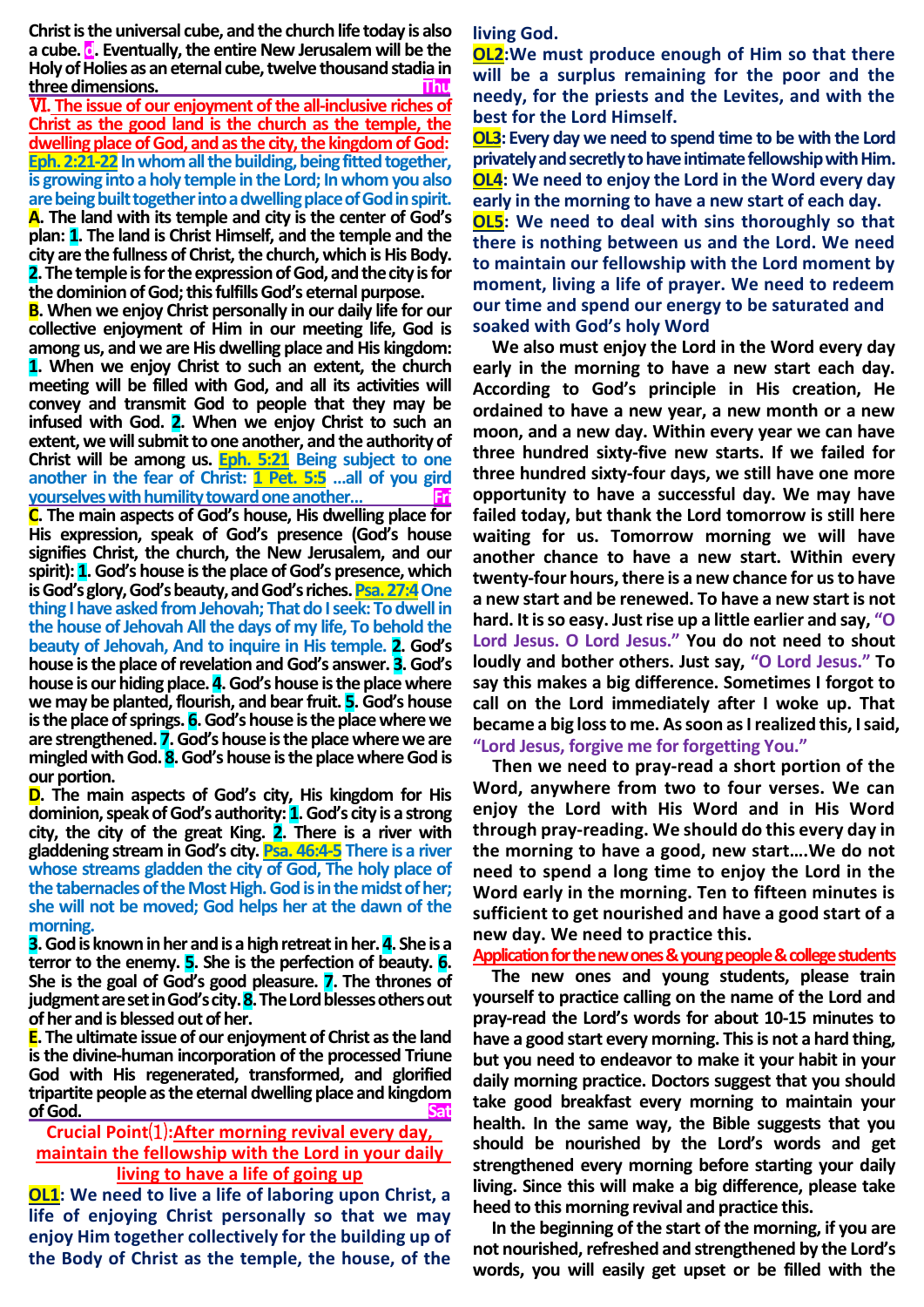**anxiety. For example, many students who cannot go to school have the trigger of their depression by the small words from friends or teachers. But some tend to react too much and have outburst of anger or fall into a deep depression. These happen when we don't have enough nourishment and energy within. You may not be those who can't go to school, but the principle is the same. In the universe, there is God who loves you and who encourages you and enemy Satan who tries to ruin you and fill you with anger and pride. The morning revival is the critical habit to come to take sides with God and be encouraged.**

**Prayer**:**"Oh Lord Jesus, I have new start by calling on the Lord's name and being nourished by Lord's words every morning. In my study as my duty as a student, or the job as my duty as a working one, I need energy and wisdom within to go up. There is a big difference between the study or work with the Lord after the morning revival or the study or work without Lord's presence, struggling by myself. To go up, I need the Lord to be with me. Let me practice the morning revival every day to have uplifted daily living with the Lord. Amen!"** 

**Crucial Point**⑵**: In the church life, experience Christ twodimensionally and experience farther three-**

## **dimensionally, to reach building up**

**OL1: In order to experience the riches of Christ as the good land, we must be dominated, governed, directed, moved, and led by our spirit.**

**OL2: In order to experience the riches of Christ as the good land, we must live in the person, the presence, the face, of Christ.**

**OL3: At the stage of our experience in which we are enjoying Christ as the all-inclusive land, Christ is unlimitedly great to us; He is a good and spacious land, whose dimensions are the breadth, the length, the height, and the depth.**

**OL4: To apprehend the dimensions of Christ, we need all the saints.**

**OL5: Eventually our experience of Him may be a solid "cube"; when our experience is like this, we cannot fall or be broken.**

**It is of great importance that we all have a twodimensional, or a "square," experience of Christ. If we have only a "line" experience of Him, this "line" will eventually continue until it reaches an extreme. All extremists are "one-liners," those whose experience of Christ is on a single "line." If you experience Christ properly and normally as the breadth and the length, you will be kept from going to an extreme. Do not go too far out on the "line" of a narrow and long experience of Christ. Rather, experience Him in a "square" way as the breadth and as the length. By experiencing Christ continually as the breadth and length, our experience will be like a solidly woven "carpet," not a long, single "thread."** 

**In order to experience Christ in His universal dimensions, we need the church life. We need to experience Christ with all the members of the Body. In particular, we need the church meetings, for in the meetings we are balanced.**

**In our experience of Christ, we should go on from the two dimensions to three, from a "square" to a "cube." A** 

**cube is solid. Both in the tabernacle and in the temple the Holy of Holies was a cube. …When we become a cube, we cannot fall, and we cannot be broken.**

#### **Application for the serving ones**

**As you are to experience the all-inclusive Christ and to step forward, you should experience Christ twodimensionally and further, three-dimensionally. As an example, someone has a burden on gospel preaching and so he aggressively preaches gospel. But he is not motivated much for shepherding and perfecting the new believers. If your experience is for preaching gospel, then it may be possible that your experience of Christ is only one line. If so, you cannot be stable in the Lord. When a baby is born, a mother immediately starts breast-feeding the baby. Bearing a baby is not easy matter and is wonderful, but if a mother only bears without experience of nourishing, then she is disqualified as a mother. Nourishing needs more effort and more time than bearing.**

**As babies grow, you will have a need to require them something so that they can be perfected. God's love is not the damaging love, or doting, but it is the perfecting love. Because many of Japanese people are naturally good persons and love others with their natural love, so they are not good at demanding the new ones to do something in the church life. If you are filled with God's love and love the new believers with God's love instead of your natural love, then you can demand them to perfect them. Begetting and nourishing the new ones properly by cooperating with brothers and sisters, are a line and a plane, and by adding perfecting they become three-dimensional, building up.**

**A recently saved sister living in the Uozaki sisters' house has failed the entrance exam to her preferred graduate school and started thinking about finding a job. As a result of having prayed before the Lord, she decided to challenge KIC graduate school just one week before the deadline date of application for the entrance exam. A serving sister prayed and fellowship with her every day. A responsible, working brother helped her to write up her personal statement for application spending two full days on both Saturday and Lord's day. After then, for about a week until the date of exam, another serving sister has helped her preparing for interview in constant attendance.As a result, she successfully passed the exam. Every question asked were within what she has been trained in the preparation. Thanks to the Lord. While those three serving saints not only helped this sister preparing for exam but also has fellowshipped her to love the Lord and the church more. They require her to give thanks to the Lord and the brothers/sisters, and to dedicate time to serve the Lord after she passed the exam. This recently saved sister has been nourished after being saved, and then started living in the sisters' house. And through this experience of entering the graduate school, she is now encouraged to grow up in terms of serving the Lord. The serving saints do both supply and require saints at the same time to nourish them and to perfect them.**

**Prayer: "O Lord Jesus, I experience width, length, height, and depth of Christ. I experience Christ from a line to a**